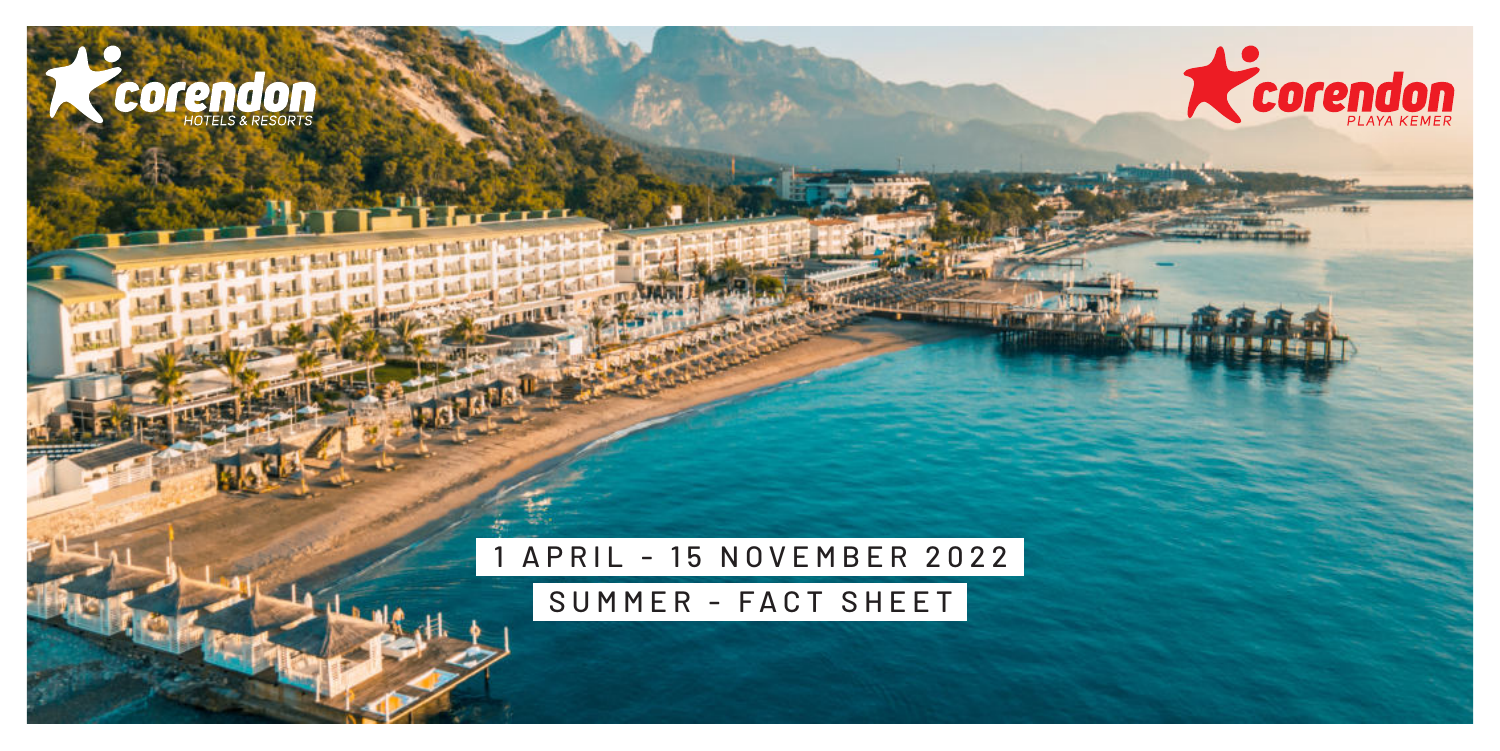### **CORENDON PLAYA KEMER**



Beldibi Mah. Başkomutan Atatürk Cad. No:195/1 Beldibi 3. Mevki Kemer / Antalya





#### **CONCEPT: ULTRA ALL INCLUSIVE**

- Year Opened: 2016 Renovation: 2019/2021
- Telephone: +90-242-824-98-00
- Fax: +90-242-824-98-20
- E-Mail Address: info@corendonhotels.com.tr
- Website: www.corendonhotels.com.tr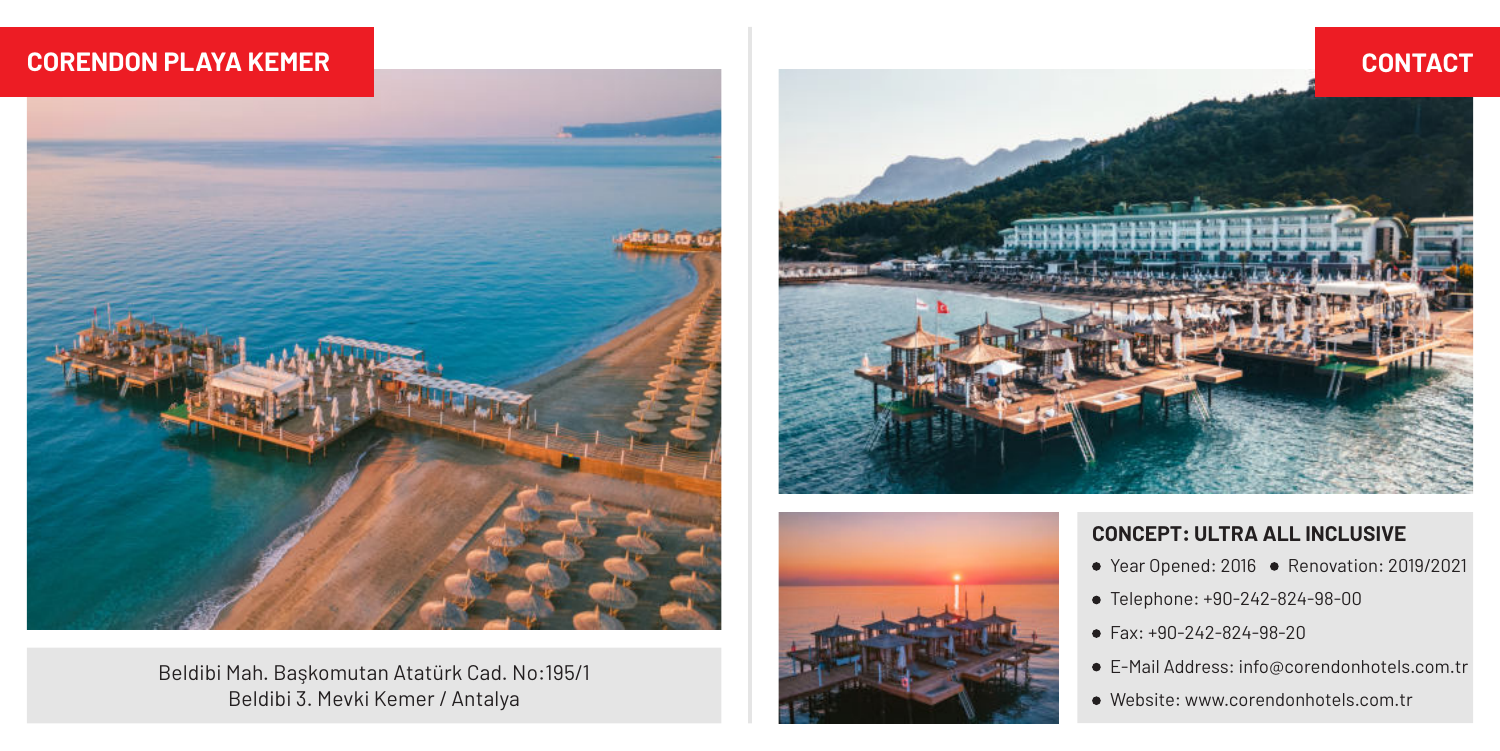# **ABOUT THE HOTEL**

- $\bullet$  Hotel Area: 20000 m<sup>2</sup>
- Architectural Style: Modern
- Nearest Town Centre: Kemer 10 km / Antalya 25 km
- Nearest Airport: Antalya Airport 40 km
- Beach: By the Sea Private Beach / Sandy & Pebble
- Total No of Rooms / Beds: 306 Rooms / 612 Beds
- Number of Buildings: 2
- Number of Elevators: 2
- Payment Methods: Visa, Master Card, Eurocard
- Pets: Pets are not allowed.
- Languages Spoken by the Staff: Turkish, English, German, Russian
- Renovation: 2019-Rooms & General Area, 2021-Beach, Pier, Cabana, A'la Carte Res.

## **ROOM CATEGORIES & DETAILS**

- STANDARD SEA VIEW
- STANDARD LAND VIEW
- SUPERIOR SEA VIEW
- **FAMILY ROOM**
- HANDICAPPED ROOM
- Room Cleaning: Daily
- Change of Towels and Sheets: Every 2 Days
- TV Channels: With Satellite Broadcasts

## **STANDARD ROOM**

Our modern decorated rooms contain;

- WI-FI
- Minibar
- 
- Split Air-Conditioning Units
- **•** Direct Dial Telephone Line
- Capsule Coffee Machine and Cookies Set-Up / Renewed Every 2 Days



- French / TW Bed
- Sea or Land View
- $\bullet$  Max 2 + 1/3 Person Capacity
- **•** Hair Drver
- Bathrobe and Slippers Set-Up
- Satellite TV Safety Deposit Box
	- 1 Bathroom (Shower / Wc)
	- Standart Rooms with Balcony

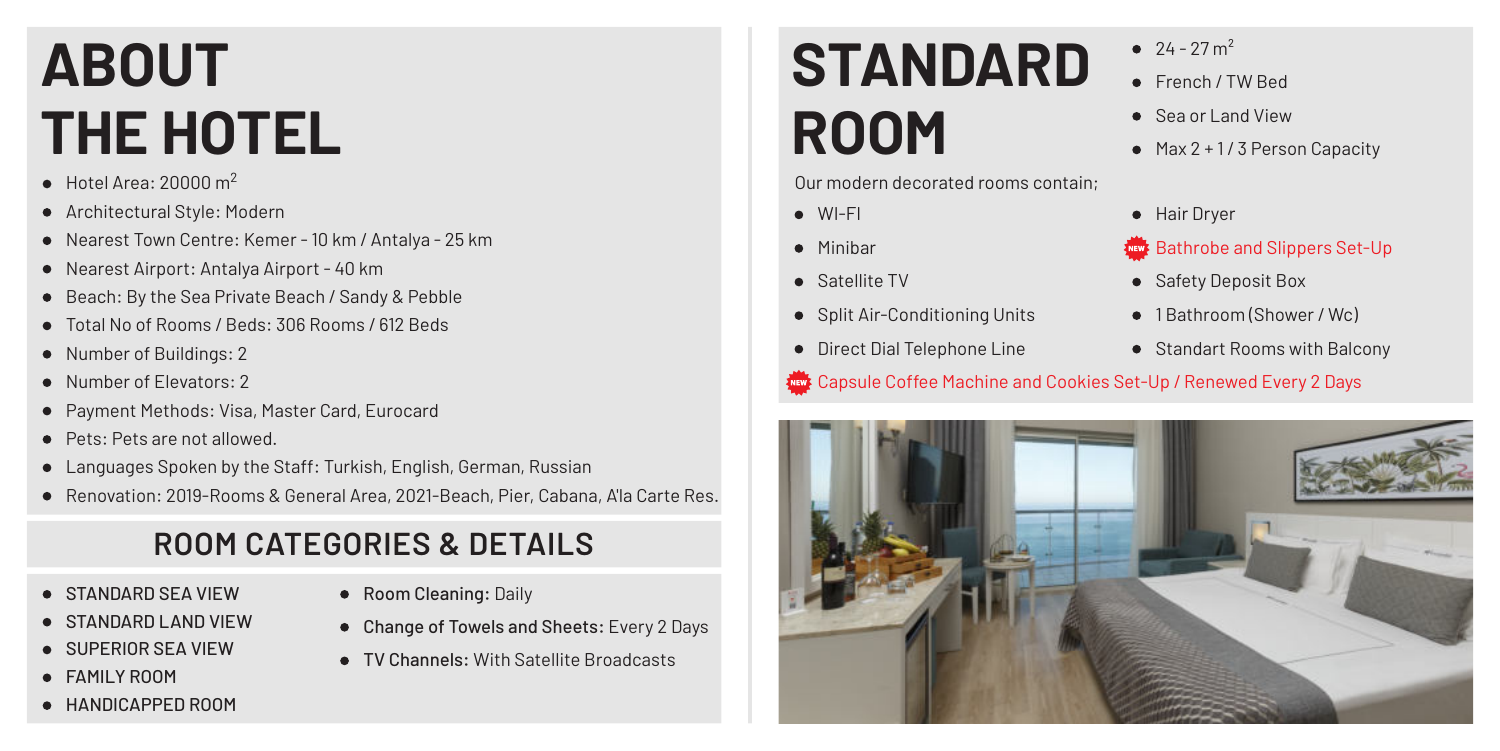# **FAMILY ROOM**

Our modern decorated rooms contain;

- WI-FI / Satellite TV
- Minibar
- **+** Hair Dryer
- Split Air-Conditioning Units
- Direct Dial Telephone Line
- $\bullet$  32 40 m<sup>2</sup>
- 2 Separate Bedrooms
- 1 French Bed + 1 Twin Bed
- Max. 4 Person Capacity
- Bathrobe and Slippers Set-Up
- Safety Deposit Box
- 1 Bathroom (Shower / Wc)
- With Adjoining Door, 2 Rooms, Land View
- In Annex Building with Balcony

#### Capsule Coffee Machine and Cookies Set-Up / Renewed Every 2 Days



## **SUPERIOR ROOM**

Our modern decorated rooms contain;

- WI-FI / Satellite TV
- **•** Minibar
- **+** Hair Dryer
- Split Air-Conditioning Units
- **•** Direct Dial Telephone Line
- Capsule Coffee Machine and Cookies Set-Up / Renewed Every 2 Days



- $\bullet$  30 m<sup>2</sup>
- **•** French / TW Beds
- 1 French Bed + 1 Single Bed + 1 Sofa Bed
- $\bullet$  Maximum 2 + 2 / 3 + 1 Person Capacity

### Bathrobe and Slippers Set-Up

- Safety Deposit Box
- **1 Bathroom (Shower / Wc)**
- 
- In Annex Building with Balcony
- Sea View
	-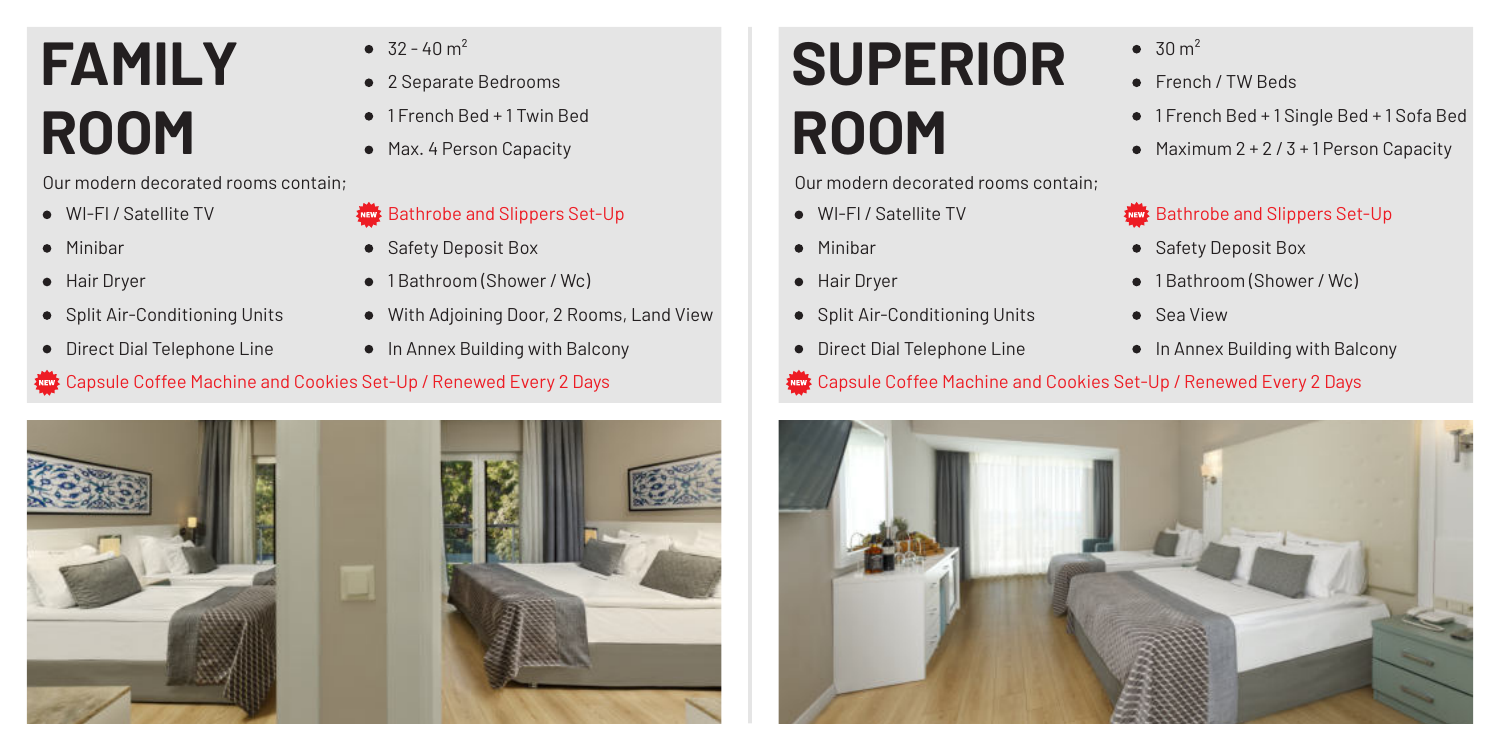# **HANDICAPPED** ROOM <br>**24 m<sup>2</sup> • French / TW Bed**<br>**24 m<sup>2</sup> • French / TW Bed**

Our modern decorated rooms contain;

- WI-FI / Satellite TV
- Minibar
- Hair Dryer
- Split Air-Conditioning Units
- Direct Dial Telephone Line
- 
- $Max. 2 + 1/3$  Person Capacity
- Land View
- Bathrobe and Slippers Set-Up
- Safety Deposit Box
- 1 Bathroom (Shower / Wc)
- Disabled Room with Balcony
- All in the Main Building

#### Capsule Coffee Machine and Cookies Set-Up / Renewed Every 2 Days



## **FOOD & BEVERAGE CONCEPT**

| <b>BEVERAGE</b>        | <b>TIMES</b>                       | <b>VENUE</b>                                | <b>PRESENTATION</b>              |
|------------------------|------------------------------------|---------------------------------------------|----------------------------------|
| <b>Breakfast</b>       | $07:00 - 10:00$                    | Main Restaurant                             | Open Buffet                      |
| Late Breakfast         | $10:00 - 11:00$                    | Main Restaurant                             | Open Buffet                      |
| Lunch                  | $12:30 - 14:30$                    | Main Restaurant                             | Open Buffet                      |
| <b>Food Court Menu</b> | $00:00 - 07:00$<br>$11:00 - 07:00$ | Food Court                                  | A'la Carte Service               |
| Varieties of Cakes     | $10:00 - 00:00$                    | Patisserie                                  | Varieties of Cakes               |
| Ice Cream              | $10:00 - 00:00$                    | Patisserie                                  | Cone Ice Cream                   |
| Ice Cream              | 24 Hour                            | Pool Bar                                    | Packed Ice Cream                 |
| Dinner                 | $18:30 - 21:00$                    | Main Restaurant                             | Open Buffet                      |
| Dinner                 | $18:30 - 21:00$                    | Bona Fides & Pier<br>A'la Carte Restaurants | A'la Carte<br>(subject to a fee) |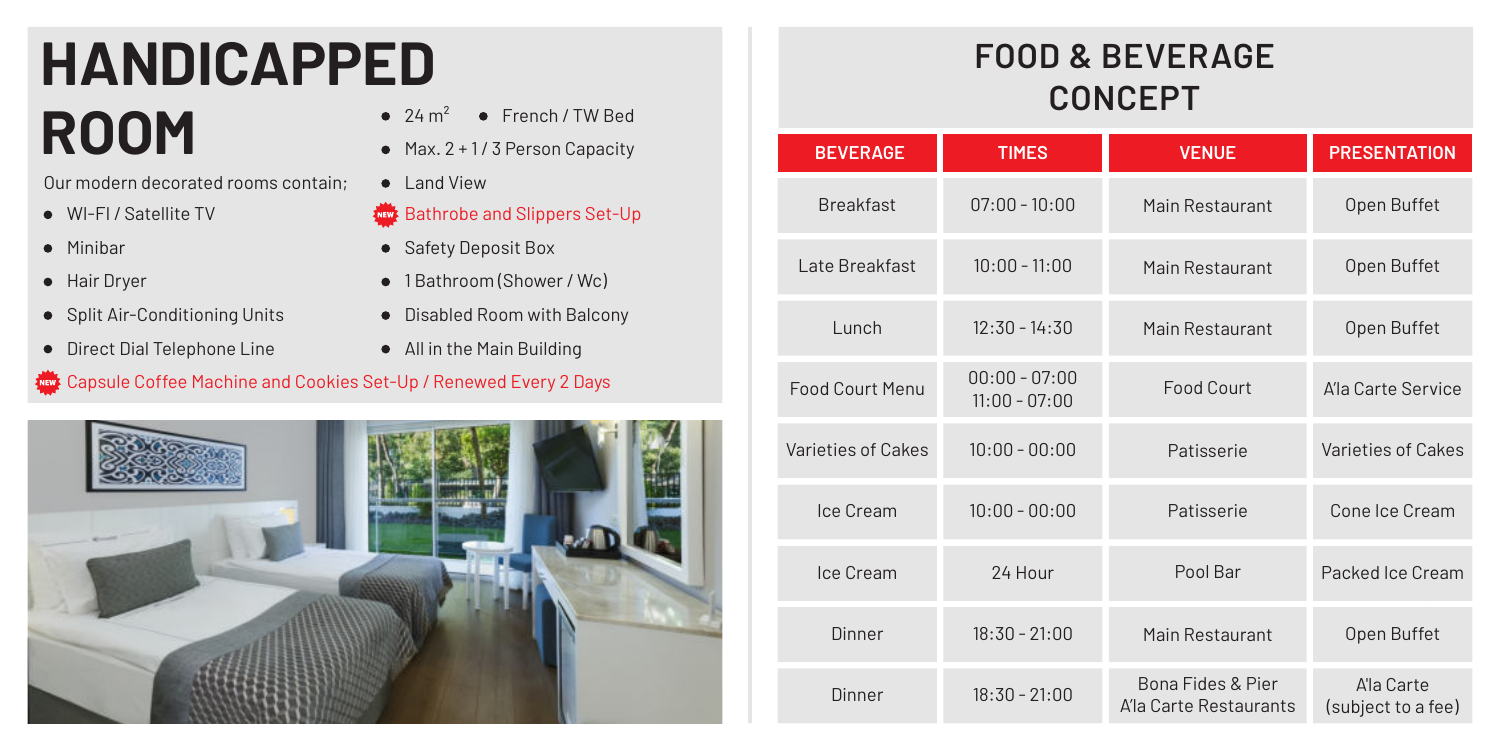- **Room Service:** Available 24 hours subject to a fee.
- **Diet Corner:** Served with lunch and dinner at our Main Restaurant.
- **Vegetarian Corner:** Served with lunch and dinner at our Main Restaurant.
- **Children's Buffet:** Served with lunch and dinner for our Little Guests, at our Main Restaurant.
- **Bona Fides A'la Carte Restaurant:** Provides a service 6 days of the week for cover fee with International Cuisine flavors, reservation is required.

**Pier A'la Carte Restaurant:** Provides a service 6 days of the week for cover fee with Seafood flavors, reservation is required.

### **BAR SERVICES**

| <b>VENUE</b> | <b>TIMES</b>                       | <b>PRESENTATION</b>                                                    |
|--------------|------------------------------------|------------------------------------------------------------------------|
| Lobby Bar    | 24 Hour                            | All Local and Standard Import Alcoholic<br>and Non Alcoholic Beverages |
| Court Bar    | 24 Hour                            | All Local and Standard Import Alcoholic<br>and Non Alcoholic Beverages |
| Service Bar  | $12:30 - 14:00$<br>$18:30 - 21:00$ | All Local and Standard Import Alcoholic<br>and Non Alcoholic Beverages |
| Pool Bar     | $10:00 - 00:00$                    | All Local and Standard Import Alcoholic<br>and Non Alcoholic Beverages |
| Disco        | $23:30 - 02:00$                    | All Local and Standard Import Alcoholic<br>and Non Alcoholic Beverages |
| Pier Bar     | $10:00 - 01:00$                    | All Local and Standard Import Alcoholic<br>and Non Alcoholic Beverages |

- **Minibar:** 2 Beer, 2 Cola, 1 Fanta, 1 Sprite, 2 Ice Tea / Renewed every 3 days, filled with water every day.
- **Beverages subject to a Fee:** Premium alcoholic beverages, freshly squeezed fruit juices, all bottled beverages from bars. (Freshly squeezed orange juice is free of charge at breakfast)

### **HOTEL SERVICES & SPORTS ACTIVITIES**

- **Free of Charge Hotel Services:** Wireless Internet Connection, Safety Deposit Boxes in the Rooms, Outdoor Car Park
- **Hotel Services Subject to a Fee:** Hairdresser, Doctor & Nurse, Shopping Centre, Laundry, Photography Service, Rent A Car, Telephone, Fax, Photocopy, Use of Pavilions on the Beach, Babysitting on request of guests.
- **Free of Charge Sports Activities:** Fitness, Table Tennis, Darts, Beach Volleyball
- **Sports Activities Subject to a Fee:** Water Sports and Diving School on request of guests.

### **SPA & WELLNESS**

- **Free of Charge Spa & Wellness Services:** Turkish Bath, Sauna, Steam Room
- **Spa & Wellness Services Subject to a Fee:** Various Massages, Peeling, Skin and Body Care Services.